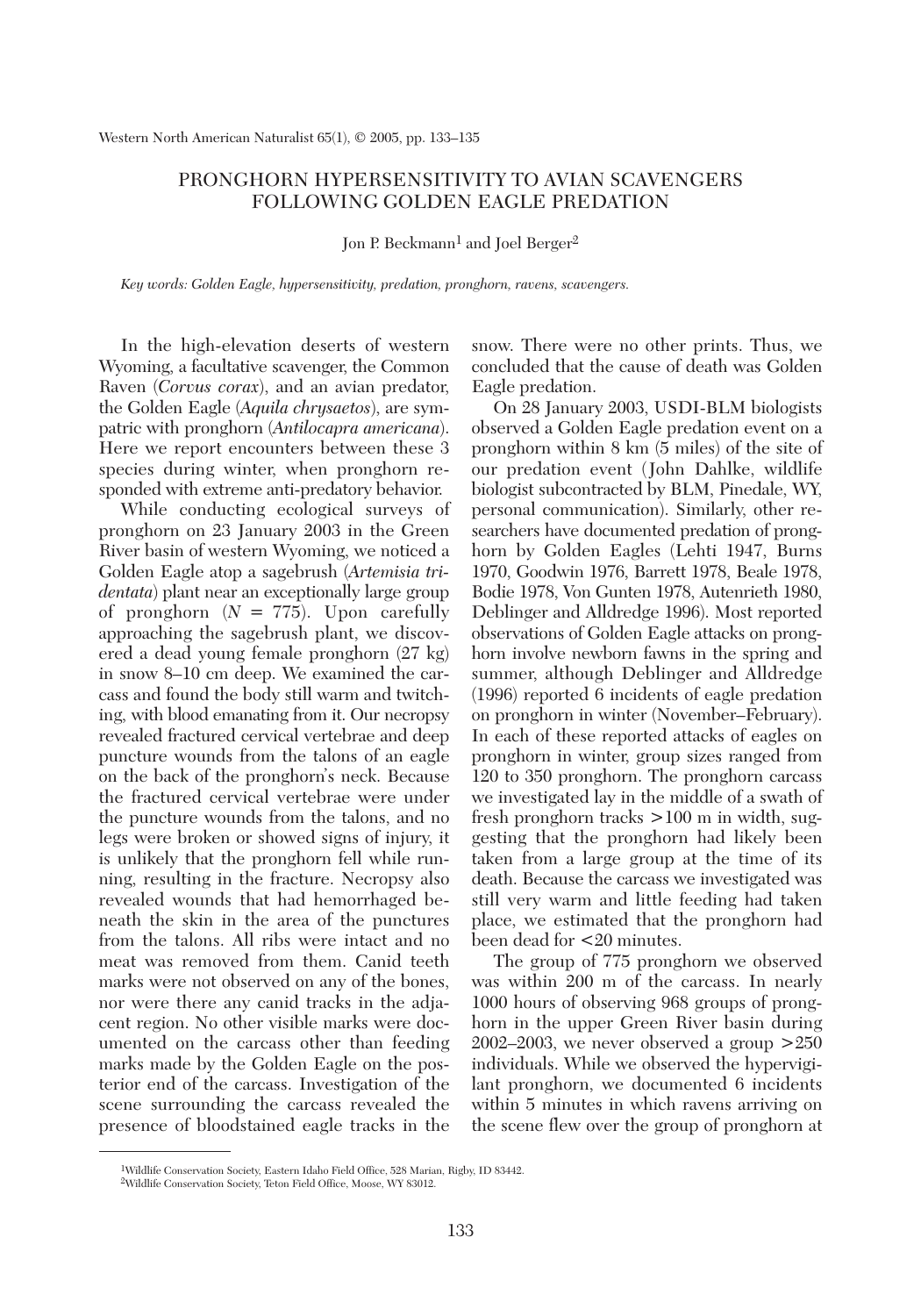heights between 5 m and 25 m. In each case the pronghorn began to run. In 2 cases the ravens vocalized above the group of pronghorn. Following the 6th pass by a raven, in which the raven vocalized, the pronghorn began to run at top speed in a single-file line through the snow in a 5.6-km (3.5-mile) straight-line sprint. At one point the single-file line of 775 pronghorn was over 1.6 km (1 mile) in length. We documented the time of latency to 1st foraging bite (LTFB) as 52 minutes for the group of pronghorn following this sprint (LTFB was defined as 10% of the group beginning to browse). Following our sampling of the pronghorn, we returned to the site of the carcass; within 1 hour we documented 3 Golden Eagles, 1 Bald Eagle (*Haliaeetus leucocephalus*), 6 Black-billed Magpies (*Pica pica*), and 4 Common Ravens on the carcass.

Hypersensitive reactions by prey species to the presence of predators following the death of a member of the group has been reported for a diverse array of species: e.g., Jackass Penguins (*Spheniscus demersus;* Randall and Randall 1990), ground squirrels (*Spermophilus elegans;* Pfeifer 1980), and crows (*Corvus brachyrhynchos hesperis;* Hauser and Caffrey 1994), but not for ungulates. Additionally, hypersensitive reactions to the presence of predators that actually represent a very marginal danger to the prey species have been reported: e.g., ringtailed lemur (*Lemur catta*) and Verreaux's sifaka (*Propithecus verreauxi*) in Madagascar (Goodman 1994). In these cases the adverse responses of these species to present-day hawks and kites, which are not large enough to pose as serious a threat as an extinct species of eagle did, seem maladaptive (Goodman 1994, Csermely 1996). Responses of an ungulate species to avian scavengers have been previously noted for desert bighorn sheep (*Ovis canadensis nelsoni;* Stockwell 1991). However, mass hysteria and hypersensitivity by an ungulate species in response to the presence of a scavenger species, such as ravens, have not been reported previously in the literature.

Why might ungulates, and specifically pronghorn, respond to avian scavengers? Stockwell (1991) posed 2 possibilities: (1) avian scavengers can be predators on neonates of several ungulate species (Gilbert 1919, Lehti 1947, Larsen and Deitrich 1970, Schaller 1972), and (2) ungulates may be unable to distinguish between avian scavengers and predators, such as Golden Eagles. Stockwell (1991) concluded that in order to distinguish between these 2 alternatives, additional data needed to be collected.

Why might pronghorn respond in a hypersensitive manner and display an extreme flight response in the presence of an avian scavenger when fawns, which are vulnerable to predation by scavengers, are not present in winter? The data presented here seem to suggest that pronghorn were unable to discriminate between avian scavengers and predators and that the extreme grouping behavior and hypersensitive responses of pronghorn may be a maladaptive by-product of a generalized anti-predator response to large avian predators. Golden Eagles and ravens are often seen together in western Wyoming, and perhaps under duress, pronghorn may associate ravens with the real danger posed by eagles. Extreme responses to a nonthreatening scavenger, such as the 5.6-km all-out sprint brought on by ravens described here, could have serious energetic costs for overwinter survival, especially in regions such as western Wyoming, where temperatures are frequently –29°C or lower. It is possible that pronghorn hypersensitivity to the ravens was an indirect effect of the recently witnessed predation event, and thus they would respond to any stimulus in such a manner. However, given that the pronghorn did not respond to our vehicle or to us during the >50 minutes we observed the group discounts this idea. It seems more plausible that pronghorn were unable to distinguish between avian scavengers and predators. This inability to discern true danger posed by an avian predator from the very marginal danger of a scavenger would likely have energetic repercussions for pronghorn.

## LITERATURE CITED

- AUTENRIETH, R.E. 1980. Vulnerability of pronghorn fawns to predation. Proceedings of the Pronghorn Antelope Workshop 9:77–79.
- BARRETT, M.W. 1978. Pronghorn fawn mortality in Alberta. Proceedings of the Pronghorn Antelope Workshop 8:429–444.
- BEALE, D.M. 1978. Birth rate and fawn mortality among pronghorn antelope in western Utah. Proceedings of the Pronghorn Antelope Workshop 8:445–448.
- BODIE, W.L. 1978. Pronghorn fawn mortality in the upper Pahsimeroi River drainage in central Idaho*.* Proceedings of the Pronghorn Antelope Workshop 8:417–428.
- BURNS, E.H. 1970. Winter predation of Golden Eagles and coyotes on pronghorn antelope. Canadian Field-Naturalist 84:301–304.